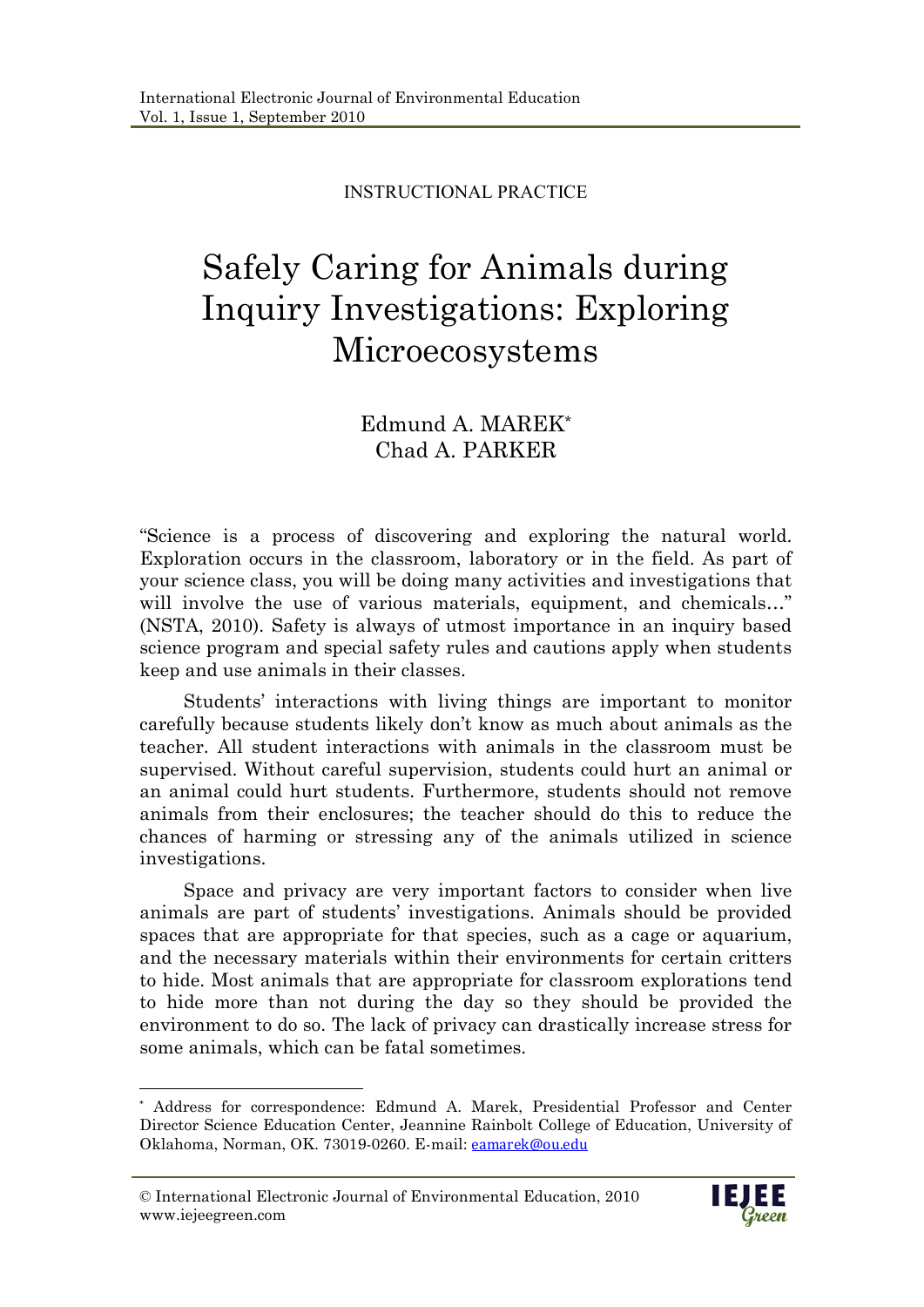If preserved animals are part of an investigation, perhaps for dissections, doing so safely involves caution because of the chemicals used to preserve specimens. Proper handling of preserved specimens includes protection with latex gloves and possibly wearing facemasks. If using preserved organisms is unacceptable in a science program, safe alternatives to preserved specimens are plastic or rubber models. Of course, students directly observing once-living specimens can have profound effects on students; but safety concerns for humane treatment to animals may override the decision to use preserved specimens.

Sick animals can, potentially, pass their disease to humans depending upon the infection. Students should not touch, or in any way interact, with a sick animal; nor should they touch the droppings. Only the teacher should handle sick animals and then only if necessary and while wearing gloves. Disease-causing organisms should be kept in locked enclosures where only the teacher has access. If an animal is very sick, the teacher should consider taking it to a vet. If medication is required, of course the teacher should administer the dosage.

Some spiders and snakes produce venom, which can pose serious dangers to humans if bitten. If the teacher is going to display such creatures, extreme caution must be exercised; for example, securely locked cages may be displayed for the students but cages must be kept in a secure location where only the teacher has access.

The legalities of displaying and keeping animals in the classroom are extremely important to teachers, administrators, parents, and the school district. In addition to safety considerations for all involved, laws exist that are designed to protect animals, especially those on endangered lists. Perhaps special permits are required for keeping or experimenting with certain animals. It is the responsibility of the teacher and administrators to know and follow the laws and procedures for safely and humanely including animals in the school curriculum. Students can learn a great deal working directly with animals but their investigations must be done safely and humanely.

## **Applying Safety Guidelines during an Investigation**

Let's do an investigation that includes the use of animals and identify places where safety guidelines apply. The following investigation represents open-ended inquiry with minimal structure, as compared to a learning cycle (Marek, 2009; Marek and Cavallo, 1997), which is structured inquiry. This long-term activity uses animals and is designed to allow students to set up a special biological system and to discover a variety of concepts associated with or inherent in an aquatic microecosystem.

Engage students in the investigation with the question: what is a microecosystem? Students likely hold various understandings and misunderstandings of a microecosystem and these will become apparent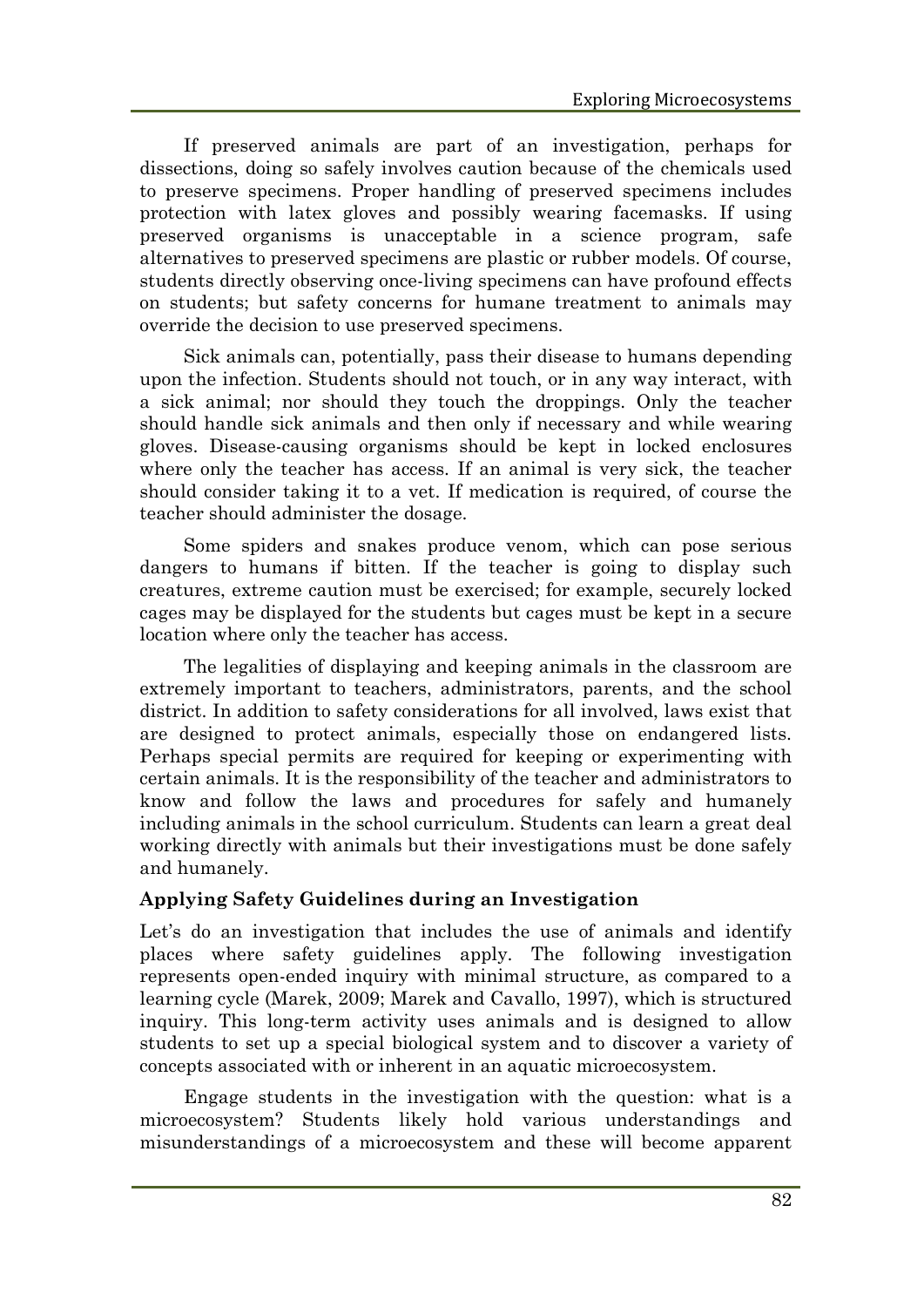while discussing the engagement question. An *ecosystem is an environment plus the associated organisms* so a microecosystem is a small environment. For our investigation, we will build and observe a type of a fresh water "aquarium". [Related concepts associated with microecosystems will be discussed and developed throughout this long-term investigation. The *names* of some of these *concepts* include: *pollution, producers, consumers, decomposers, decomposition, ecosystem, balanced ecosystem, biotic and abiotic factors, death and dying if fish or other animals or plants die*.]

After setting up and observing this aquatic microecosystem for several weeks, students will participate in discussions led by the teacher and guided by the central question, what concepts and skills did you learn from building, observing and safely maintaining a microecosystem? The concepts should be identified and developed, or described, during these class discussions.

## **Let's Get Started**

The materials needed per group of 2-3 students are a) one gallon, plastic or glass container, which has been carefully cleaned; b) sand or soil; c) tap water aged at least one day; d) various aquatic plants and animals which can be collected from area ponds, lakes, or purchased from a pet store; and e) light source. Examine the safety guidelines described previously and insert the appropriate safety rules in the materials list and in the following procedures. In other words, apply what your learned from reading the guidelines for safely caring for animals used in the classroom.

Place about an inch of soil on the bottom of a clean, one-gallon container. Add tap water to the container and fill to about one inch from the top of the container. Let the water set or "age" for at least one day. [Why do we need to age the tap water?] Collect an assortment of aquatic plants and animals from a pond or purchase them from a pet shop. Add a variety of each to the microecosystem, cover, and place near a light source.

Observe your microecosystem daily and record changes. Prepare data sheets to make observations for several weeks. Continue observations and recordings as long as needed for students to experience changes in their "special aquaria". After the first couple of weeks, students will record changes when they occur and not necessarily every day. They should draw and color their microecosystem on the first day, the last day, and sometime in between. Encourage the students to carefully maintain thorough notes throughout the open inquiry investigation.

Suggested questions to guide observations and discussions are a) what observations did you make; b) what changes did you observe in your microecosystem; c) what skills did you gain from this investigation; and d) what science concepts did you learn from this investigation? Discussions will occur throughout the investigations or when something special